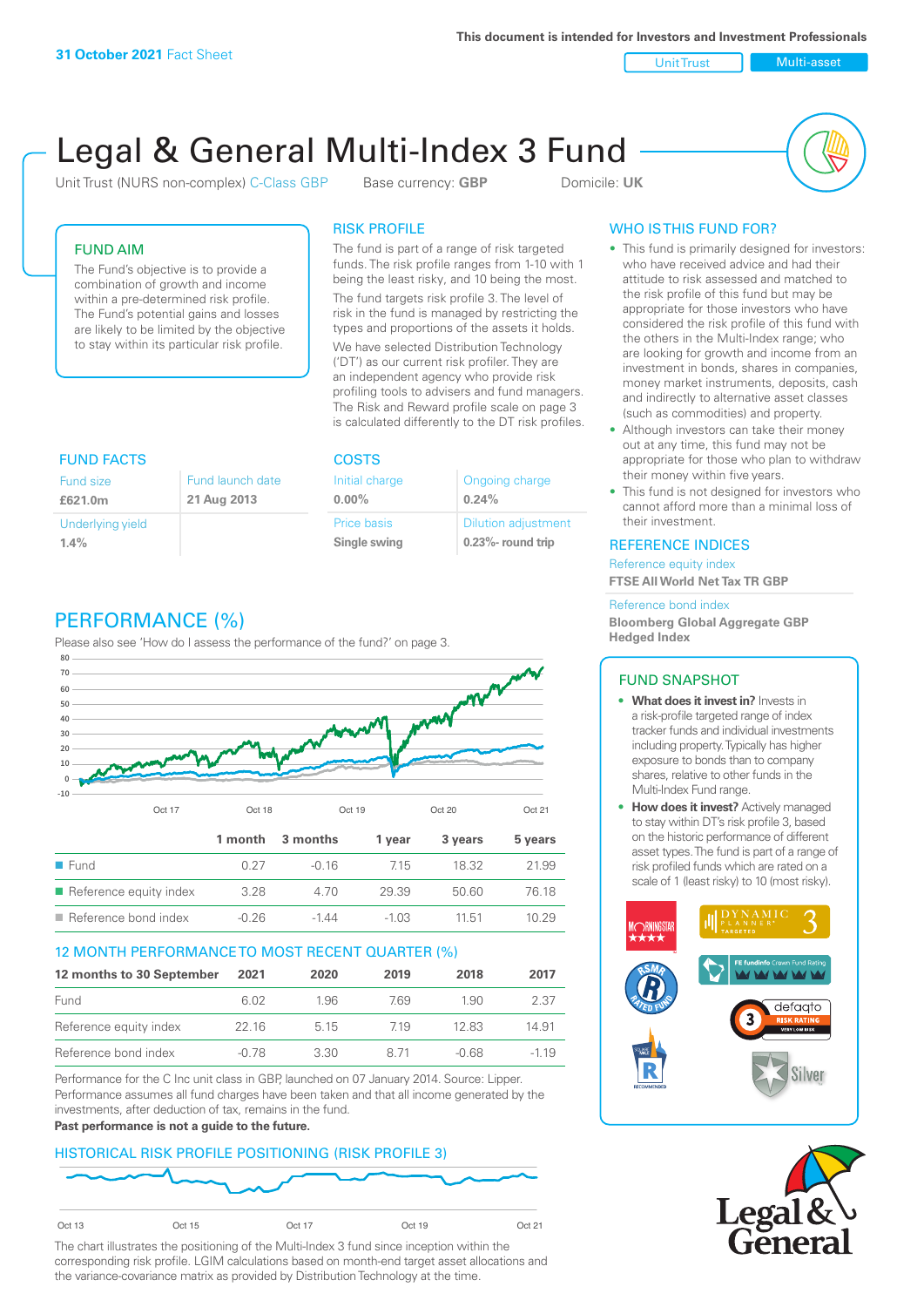# Legal & General Multi-Index 3 Fund

Unit Trust (NURS non-complex) C-Class GBP

# PORTFOLIO BREAKDOWN

All data source LGIM unless otherwise stated. Totals may not sum due to rounding.





### FUND MANAGERS

The fund managers have responsibility for managing the multi-index fund range. They are part of the Multi-Asset Funds (MAF) team in LGIM. This team focuses on designing and managing multi-asset funds that are tailored to match the specific objectives of various client types. The team sits within a wider Asset Allocation team which combines both depth of experience with a broad range of expertise from different fields, including fund management, investment consulting and risk management roles.

# TOP 10 HOLDINGS (%)

| Cash                                                   | 16.0 |
|--------------------------------------------------------|------|
| L&G All Stocks Gilt Index Trust                        | 13.5 |
| L&G Sterling Corporate Bond Index Fund                 | 8.5  |
| <b>LGIM Global Corporate Bond Fund</b>                 | 7.0  |
| L&G UK Index Trust                                     | 5.0  |
| L&G Japan Index Trust                                  | 3.5  |
| L&G US Index Trust                                     | 3.3  |
| L&G Emerging Markets Government Bond (US\$) Index Fund | 3.0  |
| L&G Global Infrastructure Index Fund                   | 2.8  |
| L&G Global Inflation Linked Bond Index Fund            | 2.5  |